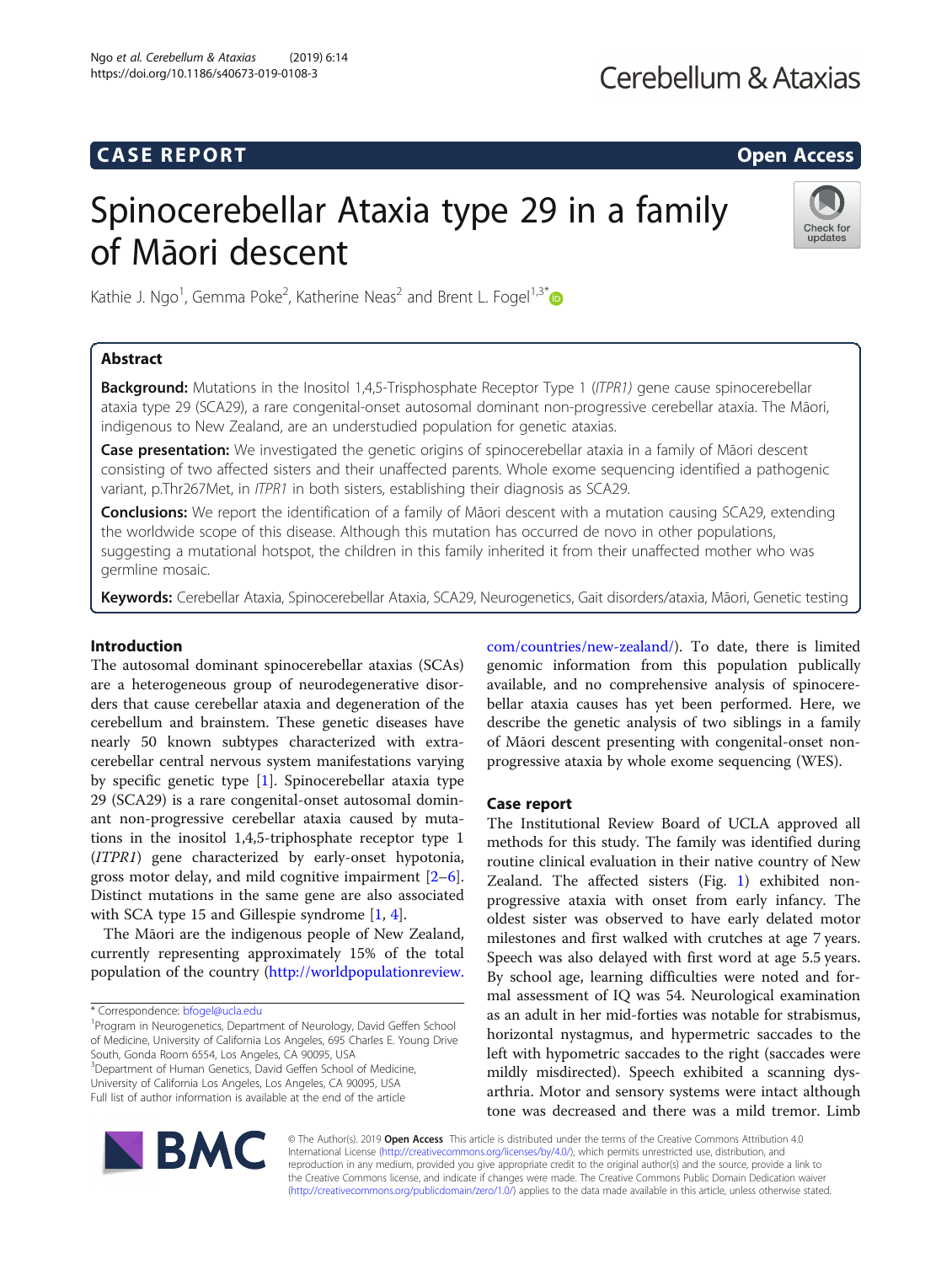<span id="page-1-0"></span>

and gait ataxia were present. MRI of the brain showed atrophy of the cerebellum. The younger sister also had early delated motor milestones and first walked with crutches at age 3.5 years. Speech was also delayed with first word at age 3 years. By school age, mild learning difficulties were noted as well and IQ was measured at 73. Neurological examination as an adult in her early-forties was similar to that her sister. MRI of the brain was not performed.

#### Diagnostic evaluation

The family received comprehensive clinical evaluations for acquired causes of ataxia [[7\]](#page-2-0) and, after genetic counseling, provided written informed consent for participation in this research study. The two affected sisters tested negative for common genetic ataxias (SCA1, SCA2, SCA3, SCA6, SCA7, and SCA36). Genomic investigation for causes of spinocerebellar ataxia was performed using whole exome sequencing (WES) on all four members of the family (Fig. 1). The Nextera Rapid Capture Exome Kit (Illumina, San Diego, CA) was used to prepare the genomic DNA (gDNA) libraries. gDNA libraries were sequenced on the HiSeq 2500 sequencer in the rapid-run mode (Illumina, San Diego, CA) as 107-bp paired-end reads. Burrows-Wheeler Aligner (BWA) [\[8](#page-2-0)] was used to align sequencing data to the hs37d5 reference and SAMtools [\[9\]](#page-2-0) was used to post-process the alignment data. Picard Tools [\(https://broadinstitute.](https://broadinstitute.github.io/picard/) [github.io/picard/](https://broadinstitute.github.io/picard/)) was used to compute sequence

alignment statistics and marked duplicate reads. Variants were called based on the Broad Institute's Genome Analysis Toolkit (GATK) version 3 best practices [[10,](#page-2-0) [11](#page-2-0)]. Family relationships were confirmed by the relatedness algorithm from VCFtools [\[12](#page-3-0)]. Variants were annotated with VarSeq (Golden Helix, Inc., Bozeman, MT, [www.](http://www.goldenhelix.com) [goldenhelix.com\)](http://www.goldenhelix.com). Variants were classified based off the American College of Medical Genetics and Genomics (ACMG) guidelines [[13\]](#page-3-0).

Exome sequencing identified a pathogenic variant in the ITPR1 gene present in both affected sisters. The ITPR1 variant (hg19:chr3:4687357C > T, p.Thr267Met) was previously reported as occurring de novo or sporadically [\[3](#page-2-0)–[5](#page-2-0)] and is not present in the ExAC [\(exac.broadinstitute.org\)](http://exac.broadinstitute.org) or gnomAD [\(gnomad.broadinstitute.org](http://gnomad.broadinstitute.org)) public databases of human variation. In HEK293 cells  $[5]$  $[5]$  and in IP<sub>3</sub>R triple knockout HeLa cells [\[6](#page-2-0)], the p.Thr267Met variant showed reduced IP3-induced  $Ca^{2+}$  release suggesting it is a loss of function mutation. Although observed in multiple families [[3](#page-2-0)–[5\]](#page-2-0), this variant has not previously been reported as inherited through the germline. WES in our data indicated that the variant was present at low level (2/242 reads) in the unaffected mother suggesting she is germline mosaic for the variant.

#### Discussion and conclusions

There is little published information about genomic variation in the New Zealand Māori population and the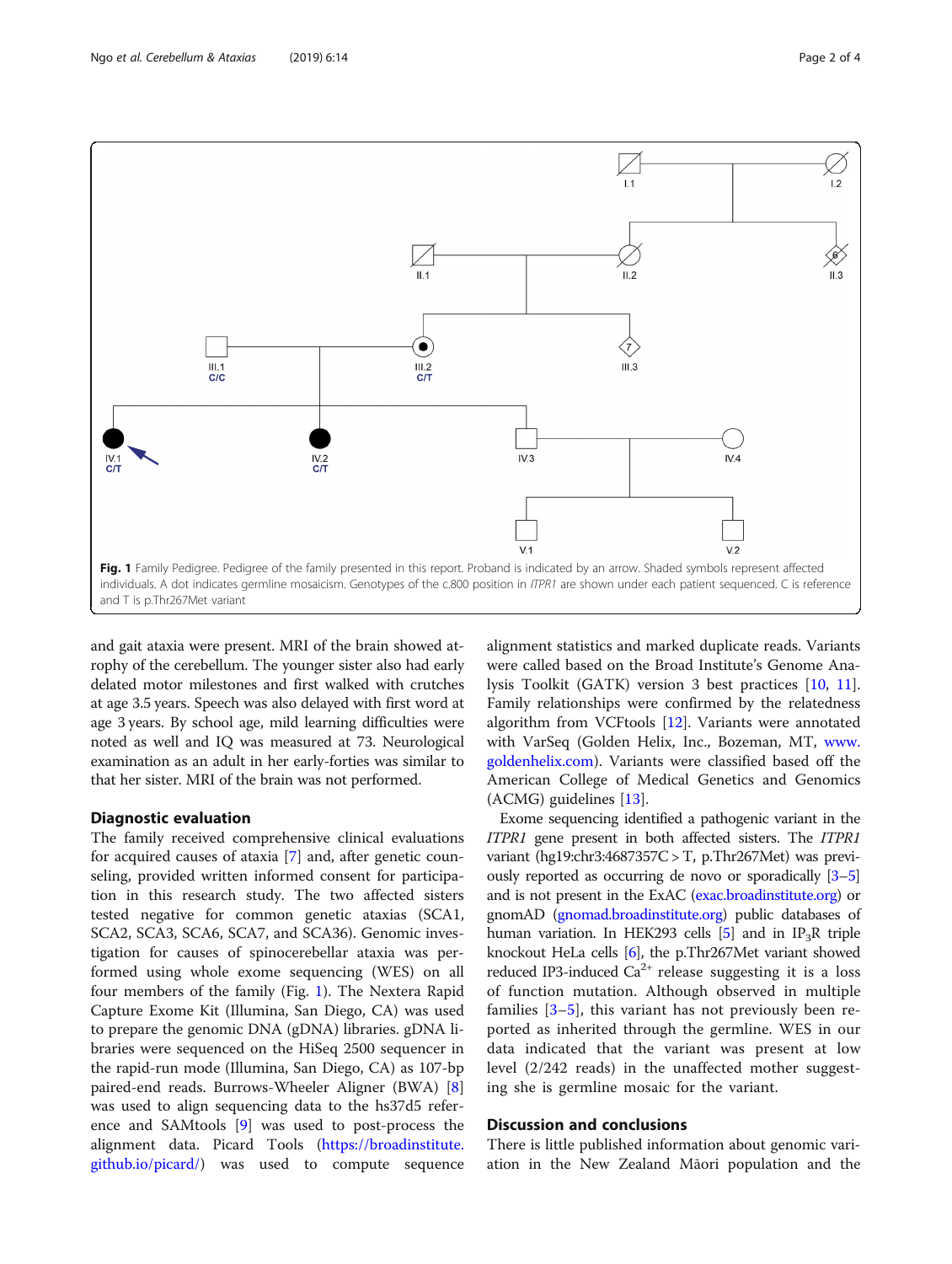<span id="page-2-0"></span>prevalence of spinocerebellar ataxia in this population has not been fully studied. To date, there have been 6 reported families with Māori ancestry and spinocerebellar ataxia [[14](#page-3-0)–[16](#page-3-0)]. Thus far, patients have been reported with cerebellar ataxia, neuropathy, and vestibular areflexia syndrome (CANVAS) [[14\]](#page-3-0), hereditary spastic paraplegia type 7 [\[15](#page-3-0)], and autosomal recessive spastic ataxia of Charlevoix-Saguenay [[16\]](#page-3-0). Mutation of the ITPR1 gene is associated with two distinct ataxic phenotypes, a progressive adult-onset form characterized primarily by gait and limb ataxia, termed Spinocerebellar Ataxia Type 15 (SCA15), and a congenital non-progressive form associated with intellectual disability (SCA29) [1, 4]. Here, we provide the first report of SCA29 in a family of Māori ancestry originating from New Zealand. The identified p.Thr267Met mutation was germline inherited from the unaffected Māori mother who is mosaic. The observation of this same variant occurring in multiple families of different ethnic origin, including now the Māori population of New Zealand, suggests this site may be a mutational hotspot within ITPR1. This is supported by a recent study that identified this variant as part of a rare cluster of missense mutations found within the ITPR1 gene [[17\]](#page-3-0). Our findings expand the prevalence and underlying genetic etiology of SCA29. Given the absence of ataxia in other members of the large extended maternal family, we speculate that this mutation occurred within the mother during her early development, resulting in the presence of the mutation in the germline and at a low level in the blood and perhaps other tissues, but sparing her of the neurological phenotype. We have previously observed parental mosaicism in other SCA29 families, both maternally (p.Gly2506Arg) [4] and paternally (p.Arg269Trp, unpublished observation), suggesting that it may be clinically informative to assess the parents of a child with SCA29 for mosaicism to aid in appropriate genetic and reproductive counseling.

#### Abbreviations

ACMG: American College of Medical Genetics and Genomics; BWA: Burrows-Wheeler Aligner; GATK: Genome Analysis Toolkit; gDNA: Genomic DNA; ITPR1: Inositol 1,4,5-Trisphosphate Receptor Type 1; SCA: Spinocerebellar Ataxia; SCA29: Spinocerebellar Ataxia Type 29; WES: Whole Exome Sequencing

#### Acknowledgements

The authors wish to thank the patients and their family for their contributions to this study. The authors also thank Jessica Rexach, MD, PhD, and UCLA Neuroscience Genomics Core (UNGC) of the University of California at Los Angeles for technical assistance.

#### Authors' contributions

GP, KN, and BLF contributed to the conception and design of the research project and KJN was responsible for its execution. GP and KN were responsible for collection of the clinical data, samples, and/or managed patient care. KJN conducted all bioinformatics analysis. KJN and BLF wrote the manuscript and all authors were responsible for its review and critique. All authors read and approved the final manuscript.

#### Funding

This work was supported in part by the National Institute for Neurological Disorders and Stroke (grant R01NS082094 to Dr. Fogel), and the National Ataxia Foundation (Young Investigator Award to Dr. Fogel). The research described was supported by the National Institutes of Health/National Center for Advancing Translational Science UCLA Clinical and Translational Science Institute grant UL1TR000124. Dr. Fogel acknowledges the support through donations to the University of California by the Rochester Ataxia Foundation.

#### Availability of data and materials

The datasets generated and/or analyzed during the current study are not publicly available as they could compromise the anonymity of the subject but specific data elements may be available from the corresponding author on reasonable request.

#### Ethics approval and consent to participate

The Institutional Review Board of UCLA approved all methods for this study. After genetic counseling, the family provided written informed consent for participation in this research study.

#### Consent for publication

Not applicable.

#### Competing interests

The authors report no competing interests.

#### Author details

<sup>1</sup> Program in Neurogenetics, Department of Neurology, David Geffen School of Medicine, University of California Los Angeles, 695 Charles E. Young Drive South, Gonda Room 6554, Los Angeles, CA 90095, USA. <sup>2</sup>Genetic Health Service NZ, Wellington, New Zealand. <sup>3</sup>Department of Human Genetics David Geffen School of Medicine, University of California Los Angeles, Los Angeles, CA 90095, USA.

#### Received: 10 August 2019 Accepted: 26 September 2019 Published online: 12 October 2019

#### References

- 1. Mundwiler A, Shakkottai VG. Autosomal-dominant cerebellar ataxias. Handb Clin Neurol. 2018;147:173–85.
- 2. Dudding TE, Friend K, Schofield PW, Lee S, Wilkinson IA, Richards RI. Autosomal dominant congenital non-progressive ataxia overlaps with the SCA15 locus. Neurology. 2004;63(12):2288–92.
- 3. Sasaki M, Ohba C, Iai M, Hirabayashi S, Osaka H, Hiraide T, et al. Sporadic infantile-onset spinocerebellar ataxia caused by missense mutations of the inositol 1,4,5-triphosphate receptor type 1 gene. J Neurol. 2015;262(5):1278–84.
- Zambonin JL, Bellomo A, Ben-Pazi H, Everman DB, Frazer LM, Geraghty MT, et al. Spinocerebellar ataxia type 29 due to mutations in ITPR1: a case series and review of this emerging congenital ataxia. Orphanet J Rare Dis. 2017; 12(1):121.
- 5. Synofzik M, Helbig KL, Harmuth F, Deconinck T, Tanpaiboon P, Sun B, et al. De novo ITPR1 variants are a recurrent cause of early-onset ataxia, acting via loss of channel function. Eur J Hum Genet. 2018;26(11):1623–34.
- Ando H, Hirose M, Mikoshiba K. Aberrant IP3 receptor activities revealed by comprehensive analysis of pathological mutations causing spinocerebellar ataxia 29. Proc Natl Acad Sci U S A. 2018;115(48):12259–64.
- 7. Fogel BL, Lee H, Deignan JL, Strom SP, Kantarci S, Wang X, et al. Exome sequencing in the clinical diagnosis of sporadic or familial cerebellar ataxia. JAMA Neurol. 2014;71(10):1237–46.
- 8. Li H, Durbin R. Fast and accurate short read alignment with burrowswheeler transform. Bioinformatics. 2009;25(14):1754–60.
- 9. Li H, Handsaker B, Wysoker A, Fennell T, Ruan J, Homer N, et al. The sequence alignment/map format and SAMtools. Bioinformatics. 2009; 25(16):2078–9.
- 10. DePristo MA, Banks E, Poplin R, Garimella KV, Maguire JR, Hartl C, et al. A framework for variation discovery and genotyping using next-generation DNA sequencing data. Nat Genet. 2011;43(5):491–8.
- 11. McKenna A, Hanna M, Banks E, Sivachenko A, Cibulskis K, Kernytsky A, et al. The genome analysis toolkit: a MapReduce framework for analyzing nextgeneration DNA sequencing data. Genome Res. 2010;20(9):1297–303.